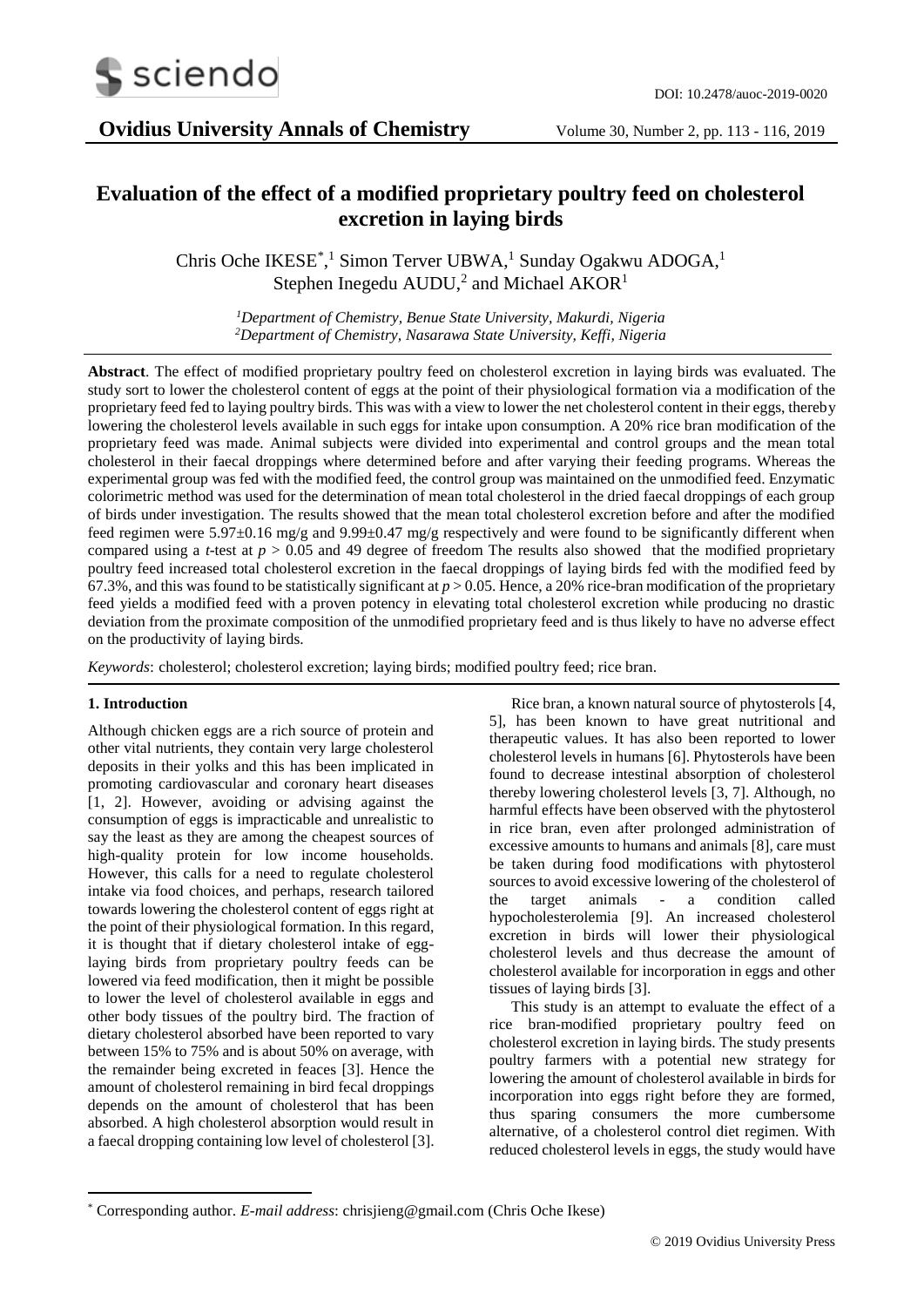contributed positively to stemming the tide of coronary heart diseases in society.

## **2. Experimental**

## *2.1. Materials and reagents*

Vita® layer mash, a brand of proprietary poultry feed, was procured. Rice bran was then collected from a ricemill in Makurdi-Nigeria. Also, 50 healthy laying birds were procured from a poultry farm in Makurdi metropolis. These were then separated into a control group and an experimental group comprising 25 birds each. Both the control and experimental groups were acclimatized to their living environment [10] by sheltering them in a cage where they were provided with adequate unmodified Vita® layer marsh-called the unmodified feed (UMF) and portable drinking water ad libitum for 7 days prior to the commencement of the experiment.

Chloroform and acetic anhydride from Sigma diagnostics were procured and used without a further purification.

## *2.2. Modification of proprietary feed*

8.0 kg of the Vita® layer mash was thoroughly blend with 2.0 kg of rice bran to obtain a 4:1 Vita® feed to Rice bran feed-mix, corresponding to a 20% rice bran modification. This was packaged in a plastic bag and labelled as modified feed (MF).

#### *2.3. Chemical characterization of feeds*

Both the modified and unmodified feeds were characterized by proximate analysis using Association of Official Analytical Chemists (AOAC) methods of analysis [11]. Moisture content was determined by oven-drying method, crude protein by micro Kjeldahl method, crude fat by Soxhlet method, ash content by using a muffle furnace, crude fiber by acid and alkaline hydrolysis, and nitrogen free extract (total carbohydrate) was determined by difference as reported by Ikese et al. [12]. Each proximate parameter in both feeds were determined in triplicates and the mean calculated.

#### *2.4. Determination of mean total cholesterol in faecal dropping*

Total cholesterol was first determined for both experimental and control groups for 4 consecutive days and the mean calculated in each case before the commencement of variation in their feed type. This was to ascertain the baseline total cholesterol level in the faecal droppings of both groups, and thereafter total cholesterol was again determined for 28 days at 4 days interval following commencement of variation in the feed types fed to each group. The experimental group was fed with the modified feed and the control group maintained on the unmodified feed. The colorimetric

methods described by Sperry [13] and Ikese et al. [14] were modified for use in the determination. Dried faecal droppings of birds in the group under investigation were ground into fine powder and 1 g of the ground faecal dropping was dissolved in 10 mL chloroform. The resulting mixture was agitated thoroughly and allowed to stand for 2 h with further shaking before centrifugation at 35000 rpm for 5 min. 20 μL of the clear supernatant, distilled water and 200 mg/dL cholesterol standard were pipette separately into test tubes marked as sample, blank and standard respectively. 1 mL each of analytical grade acetic anhydride was separately added to each tube as color-forming reagent, which was then agitated and incubated for 15 min at 37 ºC in a thermostatic water bath for color development. The absorbance of the sample and standard solution was read against the blank at 500 nm using a Lovibond™ 180270 colorimeter. The amount of cholesterol in each sample was calculated using Equation 1. The total cholesterol excretion in the faeces of each group on a given day was then obtained by calculating the mean of faecal total cholesterol of all birds in the group. Also, the change in mean total cholesterol excretion and percent increase in total cholesterol excretion for control and experimental groups at the end of the experiment (day 28) were calculated using Equations 2 and 3 respectively [14]:

Cholesterol in faecal sample  $=\frac{Absorbane_{sample}}{Absorbase}$  $\frac{1}{\text{Absorbance}_{standard}} \times$  $Conc. standard (mg/g)$ 

Change in mean total cholesterol  $\left(\frac{mg}{a}\right)$  $\left(\frac{mg}{g}\right) = C_{28} - C_0$  (2)

Percent increase in cholesterol excretion (%) = 
$$
\frac{c_{20} - c_0}{c_0} \times 100
$$
 (3)

where:  $C_{28}$  = mean total cholesterol excretion in dropping of group on day  $28$ ;  $C_0$  = mean total cholesterol excretion in dropping of group on day 0 (baseline).

## *2.5. Statistical analysis*

Results are expressed as mean  $\pm$  standard deviations of triplicate determinations. The mean total cholesterol (MTC) excretion of the experimental group was compared with that of the control group on day 28 using *t*-test. Also, the MTC in the droppings of the experimental groups on day 0 and day 28 were compared by *t*-test.

## **3. Results and discussion**

Table 1 shows that the 4:1 modification of the proprietary poultry feed with rice bran increased the fiber content by 1.47% thus, increasing the potential of the modified feed to absorb more intestinal cholesterol for increased excretion in faeces as reported by a similar study [10].

**Table 1**. Proximate composition of modified (MF) and unmodified (UMF) proprietary poultry feed.

| Sample | Moisture<br>content<br>$\binom{0}{0}$ | Ash $(\% )$   | Crude<br>protein<br>$\frac{9}{0}$ | Crude<br>fat<br>$($ % $)$ | Crude fibre<br>$\frac{9}{6}$ | Total<br>carbohydrate<br>$\frac{9}{0}$ |
|--------|---------------------------------------|---------------|-----------------------------------|---------------------------|------------------------------|----------------------------------------|
| MF     | 11.16+0.11                            | $3.21 + 0.32$ | $10.90 + 0.08$                    | $12.50+0.28$              | $9.32+0.34$                  | $52.850+0.12$                          |
| UMF    | $11.62 + 0.13$                        | $3.90+0.14$   | $10.16 + 0.07$                    | $9.96 + 0.21$             | $7.85 + 6.35$                | $56.62+0.51$                           |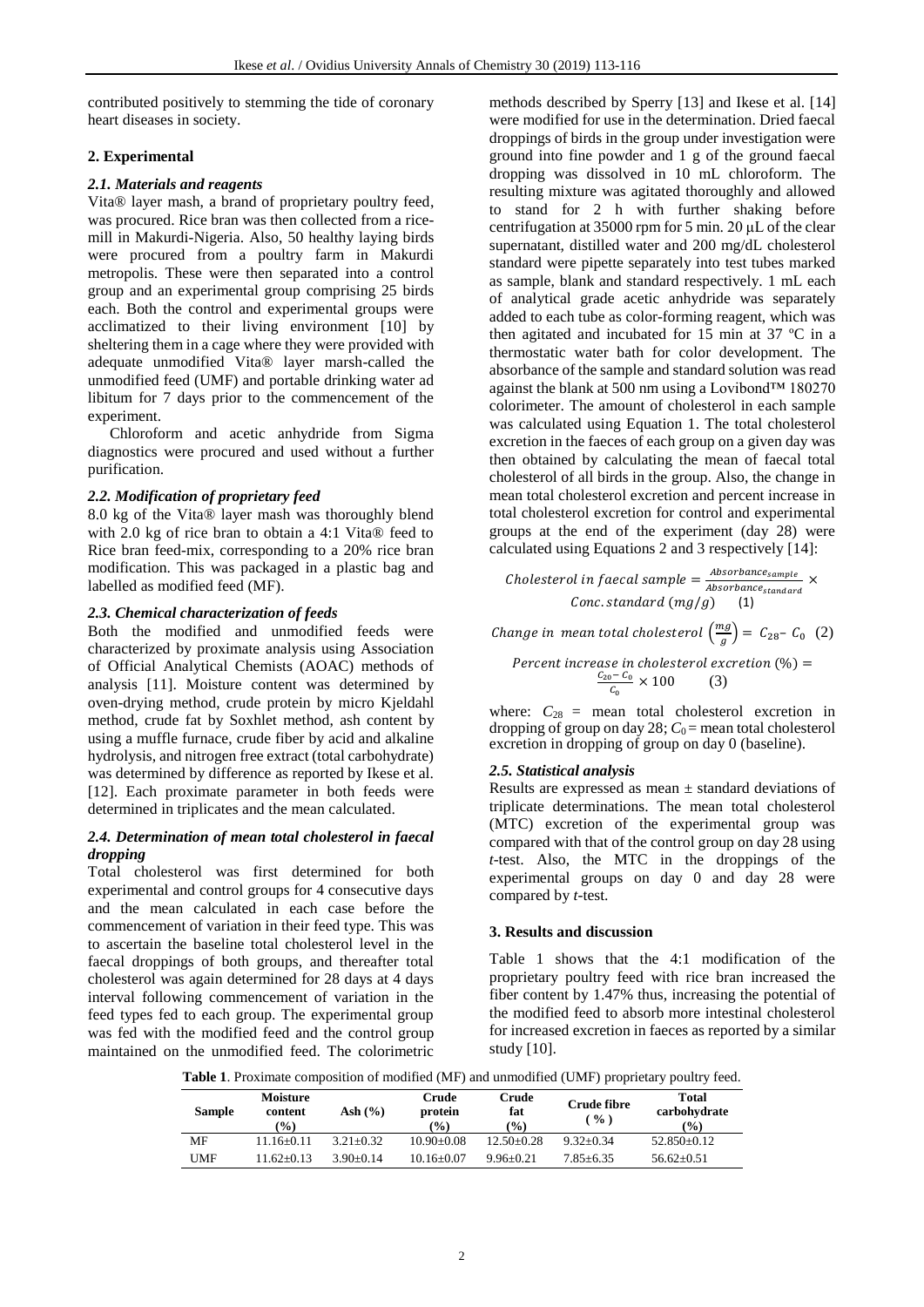The feed modification appears to have had only a marginal but notable effect on the carbohydrate, crude fat and fiber compositions of the resulting modified feed when compared with the composition of the unmodified proprietary poultry feed. However, the protein moisture and ash contents essentially remained unaltered. The implication is that this feed modification will ensure increased cholesterol excretion without having adverse effects on poultry productivity (especially egg production) and farmers will be more favorably disposed to adopt this strategy for lowering cholesterol in poultry products.

**Table 2**. Mean total cholesterol (MTC) excretion in faecal droppings of experimental and control birds.

| S/N            | <b>Sample</b><br>collection | <b>MTC</b> excretion<br>in control birds | <b>MTC</b> excretion in<br>experimental birds |
|----------------|-----------------------------|------------------------------------------|-----------------------------------------------|
|                | day                         | (mg/g)                                   | (mg/g)                                        |
|                | Day 0                       | $5.97 \pm 0.16$                          | $5.97 \pm 0.16$                               |
| $\overline{c}$ | Day 4                       | $6.26 \pm 0.45$                          | $7.20 \pm 1.40$                               |
| 3              | Day 8                       | $6.34 \pm 0.49$                          | $7.57 \pm 0.80$                               |
| 4              | Day 12                      | $6.57+0.57$                              | $8.36 \pm 0.64$                               |
| 5              | Day 16                      | $6.39 \pm 0.41$                          | $8.76 \pm 0.62$                               |
| 6              | Day 20                      | $6.44 \pm 0.39$                          | $8.94 \pm 0.28$                               |
| 7              | Day 24                      | $6.26 \pm 0.45$                          | $9.20 \pm 0.48$                               |
|                | Day 28                      | $6.50+0.57$                              | $9.99 \pm 0.47$                               |

Table 2 shows a marginal but steady increase in the MTC excretion in the faecal droppings of birds fed with the modified feed as the regimen progressed from day 4 to day 28. Importantly too, the mean total cholesterol excretion before and after the modified feed regimen  $(5.97\pm0.16 \text{ mg/g}$  and  $9.99\pm0.47 \text{ mg/g}$  respectively) were found to be significantly different when compared using a *t*-test at *p* > 0.05 and 49 degree of freedom as the calculated value of *t* (9.22) was greater than the critical value of  $t$  (2.77) for the experimental group. This is suggestive of an increased bile acid-binding effect conferred on the proprietary feed following the 20% modification with rice bran and this is consistent with claims by other authors [15 - 19] who have reported that, binding bile acids and increasing their faecal excretion has been linked with cholesterol lowering in plasma and liver. Also the stated result trend in Table 1, corroborates a similar study [20], which showed that hamsters fed diets containing 11%, 22%, 33%, and 44% rice bran resulted in plasma cholesterol reductions of 8%, 11%, 15%, and 21%, respectively, compared with control values, thus implying that more cholesterol must have been excreted in faeces. It was however reported that plasma cholesterol reductions were significant only with the diet containing 44% rice bran.

For the control group however, the mean total cholesterol excretion on day  $0$  (5.97 $\pm$ 0.16 mg/g) and day 28 (6.50 $\pm$ 0.57 mg/g) were not significantly different as the calculated value of  $t(1.26)$  was lower than the critical value (2.77) at  $p > 0.05$  level of probability and 4 degree of freedom. But a *t*-test at *p* > 0.05 and 4 degree of freedom show there is a significant difference between the mean total cholesterol excretion in faecal droppings of the control (6.50±0.57 mg/g) and experimental group  $(9.99\pm 0.47 \text{ mg/g})$  at the end of the 28 day varied feed regimen seeing as the critical value of *t* (2.77) was lower than the calculated value of *t*  (10.51). This implies that the feed modification prevents

a high retention of cholesterol by birds, thus resulting in a voluminous excretion of the unabsorbed cholesterol in the faecal dropping of experimental birds and this is consistent with the findings of Brown and Goldstein [21].

| <b>Table 3.</b> Change in cholesterol excretion before and after the |             |  |  |  |
|----------------------------------------------------------------------|-------------|--|--|--|
|                                                                      | experiment. |  |  |  |

| Group             | <b>MTC</b><br>excretion<br>on day 0/<br>baseline<br>(mg/g) | <b>MTC</b><br>excretion<br>on day 28<br>(mg/g) | Change in<br><b>MTC</b><br>excretion<br>(mg/g) | Percent<br>change in<br><b>MTC</b><br>excretion<br>(%) |
|-------------------|------------------------------------------------------------|------------------------------------------------|------------------------------------------------|--------------------------------------------------------|
| Control           | $5.97 \pm 0.16$                                            | $6.50 \pm 0.57$                                | 0.53                                           | 8.9                                                    |
| Experi-<br>mental | $5.97 \pm 0.16$                                            | $9.99 \pm 0.47$                                | 4.02                                           | 67.3                                                   |

Table 3 shows a 67.3% gross increase in cholesterol excretion in the experimental group. This amounts to a 58.4% net increase in cholesterol excretion of birds fed with the modified poultry feed (experimental group) when corrected for the 8.9% increase in cholesterol excretion that was observed in birds fed with the unmodified feed (control group) (i.e. 67.3% minus 8.9%). Considering that rice bran is a known natural source of sitosterol (a phytosterol), the trend observed in Table 3 becomes justified, and corroborates reports by Clarenburg et al. [8] who reported that sitosterol when administered to experimental subjects lowered the levels of cholesterol and other lipids in various tissues of different animal species by interfering with intestinal absorption of dietary and enterohepatically circulating cholesterol thus, leading authors to conclude that phytosterols reduced cholesterol levels by promoting faecal excretion of sterols and their degradation products. In any case, the observed 67.3% increase in cholesterol excretion in the experimental group is significantly higher than the 8.9% increase in the control group and the latter may be due to other prevailing environmental and physiological factors that affected cholesterol excretion under the prevailing rearing conditions. From Table 3, the percent change in cholesterol excretion in the faecal dropping of experimental and control birds at the end of the feeding regimen stand at 67.3% and 8.9% respectively.

#### **4. Conclusion**

The study found that a 20% rice-bran modification of the proprietary poultry feed increases total cholesterol excretion in the faecal droppings of birds fed with the modified feed by 67.3%, and this is statistically significant at  $p > 0.05$ . Hence, a 20% rice-bran modification of the proprietary feed yields a modified feed with proven potency in elevating total cholesterol excretion by 67.3% and this modification produces no drastic deviation from the proximate composition of the unmodified proprietary poultry feed presently used by farmers and is likely to have no adverse effect on the productivity of laying birds. Hence, rice-bran modification of proprietary poultry holds potential as an effective strategy for lowering cholesterol content of poultry products such as chicken and eggs by increasing cholesterol excretion in their faecal dropping.